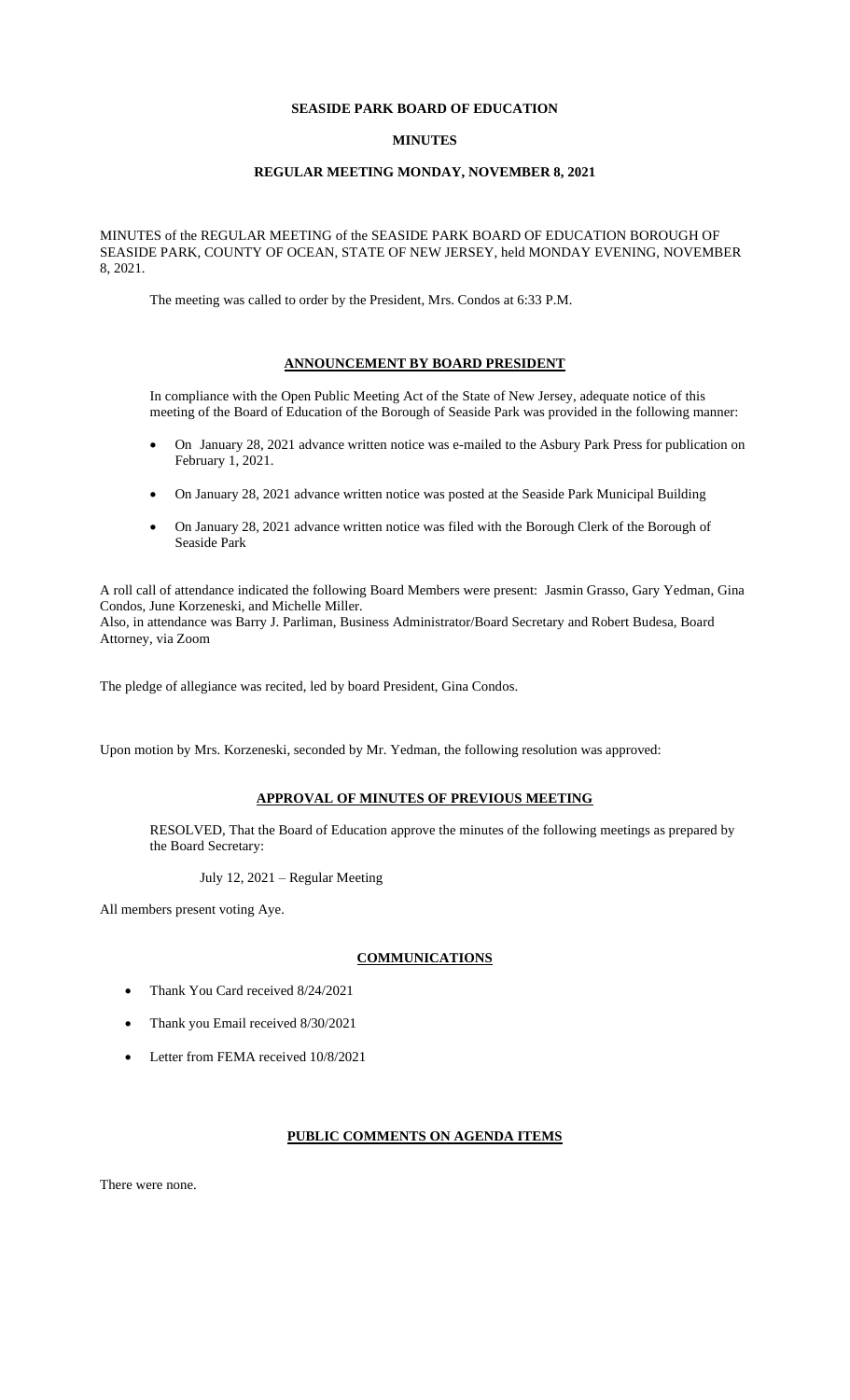Upon motion by Mrs. Korzeneski, seconded by Ms. Grasso, resolutions A& B were approved:

#### **RESOLUTIONS**

# **A. ACCEPTANCE OF CANCELLATION OF CDL LOAN**

RESOLVED, That the Board of Education approve the acceptance of the cancellation of the Community Disaster Loan for the State of New Jersey FEMA-DR-4806-NJ, effective September 30, 2021. Notification of such will be shared with the mayor and council upon approval.

## **B. CONFIRMATION OF TRANSPORTATION CONTRACT**

RESOLVED, That the Board of Education confirm the following contract with Central Regional School District for transportation for the 2021-2022 school year:

Route#SSP1 (Bus 1 AM & PM) – Lavallette Elementary School –  $9/1/21 - 6/30/22 - $27,542.00$ 

All members present voting Aye.

Upon motion by Ms. Grasso, seconded by Ms. Miller, resolutions C- F were approved:

# **C. CONFIRMATION FOR USE OF BUILDING**

RESOLVED, That the Board of Education confirm the use of the playground and bathrooms by the Seaside Park PTA on Sunday, October 17, 2021 for a Family Halloween Party between the hours of 10:00 AM – 3:00 PM.

# **D. CONFIRMATION FOR USE OF BUILDING**

RESOLVED, That the Board of Education confirm the use of the playground, multi-purpose room and bathrooms by the Seaside Park Recreation Department for Holiday Craft Market on Sunday, December 5, 2021 between the hours of  $8:00$  AM –  $5:00$  PM.

### **E. AUTHORIZATION FOR USE OF BUILDING**

RESOLVED, That the Board of Education approve the use of the playground, bathrooms and one classroom, as needed, to New Logic Educators for Marine Science Camp on August 22-26, 2022 between the hours of 9:00 AM – 2:00 PM.

# **F. AUTHORIZATION FOR USE OF BUILDING**

RESOLVED, That the Board of Education approve the use of the library by the Seaside Park Republican Club on the third Tuesday of every month, beginning Tuesday, November 16, 2021 and commencing through October 2022, between the hours of 6:30 PM – 9:00 PM.

All members present voting Aye.

Upon motion by Ms. Miller, seconded by Mr. Yedman, the following resolution was approved:

#### **G. CONFIRMATION OF 2021-2022 PURCHASE ORDERS**

RESOLVED, That the Board of Education confirm the following 2021-2022 purchase orders in the various categories and amounts shown for a total of \$124,877.51.

| $P.O. \#$ | <b>VENDOR</b>          | <b>DESCRIPTION</b>    | <b>ACCOUNT</b> | <b>AMOUNT</b> |
|-----------|------------------------|-----------------------|----------------|---------------|
| 2021-173  | Dell's Farm Market     | Landscaping           | 11-999-261-420 | 215.70        |
| 2021-174  | Toms River BOE         | Tuition Regular-June  | 11-999-100-561 | 7,721.70      |
| 2021-174  | Toms River BOE         | Tuition Spec Ed- June | 11-999-100-562 | 12,040.52     |
| 2021-174  | Toms River BOE         | Transportation- June  | 11-999-270-513 | 1,370.05      |
| 2021-175  | <b>Brick Twp BOE</b>   | Tuition0 May/June     | 11-999-100-561 | 7,414.00      |
| 2021-176  | Berry, Sahradnik et al | <b>Legal Services</b> | 11-999-230-331 | 270.00        |
| 2021-177  | JCP&L                  | Electric              | 11-999-262-622 | 531.50        |
| 2021-178  | AT&T                   | Telephone             | 11-999-262-300 | 366.03        |
| 2021-179  | NJ Div. of Fire Safety | Annual Inspection     | 11-999-251-340 | 323.00        |
| 2021-180  | Wells Fargo Vendor     | Copier                | 11-999-230-530 | 168.54        |
| 2021-181  | <b>UGI Energy</b>      | Gas Delivery          | 11-999-262-621 | 47.02         |
| 2021-182  | <b>NJNG</b>            | Gas Supply            | 11-999-262-621 | 587.56        |
| 2021-183  | Johnson Controls       | Fire Alarm Monitoring | 11-999-261-420 | 762.20        |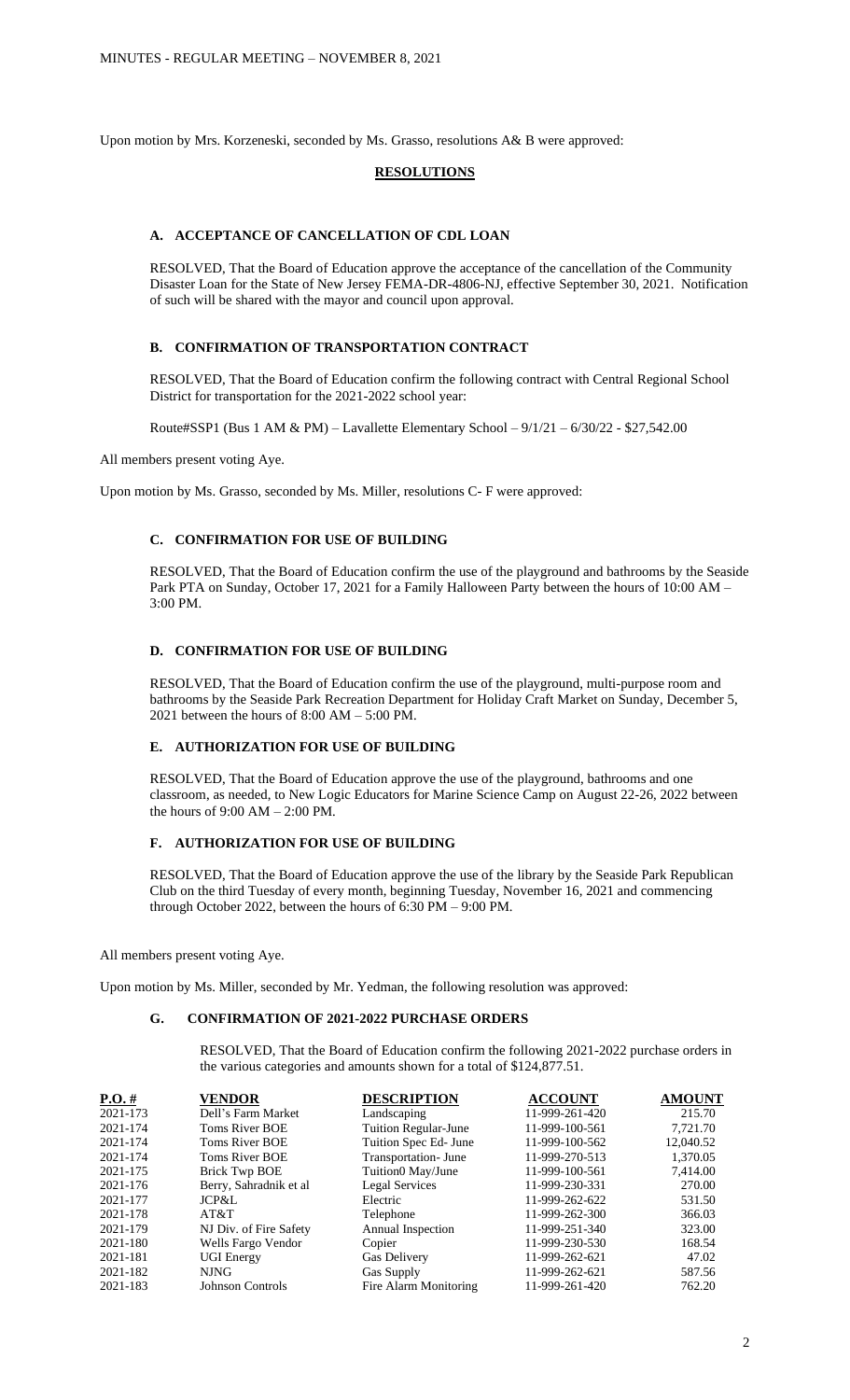# MINUTES - REGULAR MEETING – NOVEMBER 8, 2021

| 2021-184<br>Optimum<br>Internet<br>11-999-230-530<br>179.78<br><b>CBIZ</b><br>2021-185<br>Insurance<br>11-999-262-520<br>2,117.53<br>170.95<br>2021-186<br>Jersey Coast Fire Eqpt<br>Extinguishers<br>11-999-262-420<br><b>CIT</b><br>Phone System<br>196.94<br>2021-187<br>11-999-262-300<br>Dehumidifiers<br>9,329.69<br>2021-188<br>Aramsco<br>12-999-400-450<br>Elizabeth D'Aloisio<br>Air Conditioner<br>745.31<br>2021-189<br>11-999-262-420<br>Caroline Cmielewski<br>600.00<br>2021-190<br>Scholarship<br>11-999-252-330<br>2022-001<br>Sigmabit<br>Annual User Agreement<br>11-999-252-330<br>6,195.75<br><b>Annual Dues</b><br>2022-002<br><b>NJSBA</b><br>11-999-230-895<br>1,197.95<br><b>ADP</b><br>553.29<br>2022-005<br><b>Payroll Processing</b><br>11-999-230-339<br>AT&T<br>2022-006<br>Telephone<br>11-999-230-530<br>374.56<br><b>CIT</b><br>Phone System<br>2022-007<br>11-999-230-530<br>212.30<br><b>Technical Services</b><br>2022-008<br>Ahera<br>11-999-262-300<br>900.00<br>JCP&L<br>296.97<br>2022-009<br>Electricity<br>11-999-262-622<br>2022-010<br>Berry, Sahradnik, et al<br><b>Legal Services</b><br>11-999-230-331<br>225.45<br><b>OCASBO</b><br>Membership Dues<br>225.00<br>2022-011<br>11-999-230-895<br>2022-012<br>Copier<br>84.27<br>Wells Fargo Vendor<br>11-999-230-530<br><b>NJNG</b><br>Gas Supply<br>263.32<br>2022-013<br>11-999-262-621<br>Fema Finance<br>2022-016<br>CDL Loan<br>40-701-510-910<br>16,092.72<br>Berry, Sahradnik et al<br><b>Legal Services</b><br>2022-017<br>11-999-230-331<br>67.50<br>Boro of Seaside Park<br>Water/Sewer<br>308.35<br>2022-018<br>11-999-262-490<br>700.00<br>2022-019<br>Robert Erdman Plumbing<br>Repair<br>11-999-262-420<br><b>Payroll Processing</b><br>2022-020<br>ADP<br>11-999-230-339<br>296.20<br>2022-021<br>AT&T<br>Telephone<br>743.44<br>11-999-230-530<br><b>CIT</b><br>Phone System<br>119.01<br>2022-022<br>11-999-230-530<br>Remind 101, Inc<br>Communication<br>332.75<br>2022-023<br>11-999-230-530<br>89.89<br>2022-024<br>Optimum<br>Internet<br>11-999-230-530<br><b>Johnson Controls</b><br>2022-025<br><b>Fire Protection</b><br>11-999-261-420<br>762.20<br>Universal Janitorial<br>98.00<br>2022-026<br>Supplies<br>11-999-262-610<br>Tuition-Sept 2021<br>2022-028<br>Lavallette BOE<br>11-999-100-561<br>13,933.45<br>ADP<br><b>Payroll Processing</b><br>2022-029<br>11-999-230-339<br>276.49<br>Insurance-Flood<br>2022-030<br>Selective Insurance<br>11-999-262-520<br>9,905.00<br>2022-031<br>Allied Boiler<br>Repair<br>1,673.94<br>11-999-261-610<br>Telephone<br>737.76<br>2022-032<br>AT&T<br>11-999-230-530<br>Twin Rocks Water<br>2022-033<br><b>Water Delivery</b><br>11-999-230-610<br>84.54<br><b>NJSIG</b><br>2022-034<br>Insurance<br>11-999-262-520<br>16,717.78<br>2022-035<br>Optimum<br>Internet<br>11-999-230-530<br>179.78<br>2022-036<br>JCP&L<br>Electricity<br>11-999-262-622<br>559.63<br>262.32<br>2022-037<br><b>NJNG</b><br>Gas Supply<br>11-999-262-621<br>Wells Fargo Vendor<br>84.27<br>2022-038<br>Copier<br>11-999-230-530<br>Bahr & Sons<br>Repairs<br>2022-040<br>12-999-400-450<br>1,001.52<br>2022-041<br><b>Eastcoast Flag</b><br>Flags<br>11-999-261-610<br>106.95<br>Johnson Controls<br>2022-042<br>Fire Alarm Monitoring<br>1,794.79<br>11-999-261-420<br>Berry, Sahradnik et al<br>22.95<br>2022-043<br><b>Legal Services</b><br>11-999-230-331<br>Gas Delivery<br>3.28<br>2022-044<br><b>UGI Energy</b><br>11-999-262-621<br><b>NJNG</b><br>2022-045<br>Gas Supply<br>11-999-262-621<br>520.05<br>JCP&L<br>Electricity<br>2022-046<br>11-999-262-622<br>497.07<br><b>Office Supplies</b><br>2022-047<br>Borden's<br>11-999-230-610<br>768.35<br>Optimum<br>Internet<br>89.89<br>2022-050<br>11-999-230-530<br><b>ADP</b><br>2022-051<br><b>Payroll Processing</b><br>11-999-230-339<br>276.49<br>2022-052<br>Wells Fargo Vendor<br>Copier<br>84.27<br>11-999-230-530 | $P.O. \#$ | <b>VENDOR</b> | <b>DESCRIPTION</b> | <b>ACCOUNT</b> | <b>AMOUNT</b> |
|--------------------------------------------------------------------------------------------------------------------------------------------------------------------------------------------------------------------------------------------------------------------------------------------------------------------------------------------------------------------------------------------------------------------------------------------------------------------------------------------------------------------------------------------------------------------------------------------------------------------------------------------------------------------------------------------------------------------------------------------------------------------------------------------------------------------------------------------------------------------------------------------------------------------------------------------------------------------------------------------------------------------------------------------------------------------------------------------------------------------------------------------------------------------------------------------------------------------------------------------------------------------------------------------------------------------------------------------------------------------------------------------------------------------------------------------------------------------------------------------------------------------------------------------------------------------------------------------------------------------------------------------------------------------------------------------------------------------------------------------------------------------------------------------------------------------------------------------------------------------------------------------------------------------------------------------------------------------------------------------------------------------------------------------------------------------------------------------------------------------------------------------------------------------------------------------------------------------------------------------------------------------------------------------------------------------------------------------------------------------------------------------------------------------------------------------------------------------------------------------------------------------------------------------------------------------------------------------------------------------------------------------------------------------------------------------------------------------------------------------------------------------------------------------------------------------------------------------------------------------------------------------------------------------------------------------------------------------------------------------------------------------------------------------------------------------------------------------------------------------------------------------------------------------------------------------------------------------------------------------------------------------------------------------------------------------------------------------------------------------------------------------------------------------------------------------------------------------------------------------------------------------------------------------------------------------------------------------------------------------------------------------------------------------------------------------------------------------------------------------------------------------------------------------------------------------------------------------------------------------------------------------------------------------------------------|-----------|---------------|--------------------|----------------|---------------|
|                                                                                                                                                                                                                                                                                                                                                                                                                                                                                                                                                                                                                                                                                                                                                                                                                                                                                                                                                                                                                                                                                                                                                                                                                                                                                                                                                                                                                                                                                                                                                                                                                                                                                                                                                                                                                                                                                                                                                                                                                                                                                                                                                                                                                                                                                                                                                                                                                                                                                                                                                                                                                                                                                                                                                                                                                                                                                                                                                                                                                                                                                                                                                                                                                                                                                                                                                                                                                                                                                                                                                                                                                                                                                                                                                                                                                                                                                                                                      |           |               |                    |                |               |
|                                                                                                                                                                                                                                                                                                                                                                                                                                                                                                                                                                                                                                                                                                                                                                                                                                                                                                                                                                                                                                                                                                                                                                                                                                                                                                                                                                                                                                                                                                                                                                                                                                                                                                                                                                                                                                                                                                                                                                                                                                                                                                                                                                                                                                                                                                                                                                                                                                                                                                                                                                                                                                                                                                                                                                                                                                                                                                                                                                                                                                                                                                                                                                                                                                                                                                                                                                                                                                                                                                                                                                                                                                                                                                                                                                                                                                                                                                                                      |           |               |                    |                |               |
|                                                                                                                                                                                                                                                                                                                                                                                                                                                                                                                                                                                                                                                                                                                                                                                                                                                                                                                                                                                                                                                                                                                                                                                                                                                                                                                                                                                                                                                                                                                                                                                                                                                                                                                                                                                                                                                                                                                                                                                                                                                                                                                                                                                                                                                                                                                                                                                                                                                                                                                                                                                                                                                                                                                                                                                                                                                                                                                                                                                                                                                                                                                                                                                                                                                                                                                                                                                                                                                                                                                                                                                                                                                                                                                                                                                                                                                                                                                                      |           |               |                    |                |               |
|                                                                                                                                                                                                                                                                                                                                                                                                                                                                                                                                                                                                                                                                                                                                                                                                                                                                                                                                                                                                                                                                                                                                                                                                                                                                                                                                                                                                                                                                                                                                                                                                                                                                                                                                                                                                                                                                                                                                                                                                                                                                                                                                                                                                                                                                                                                                                                                                                                                                                                                                                                                                                                                                                                                                                                                                                                                                                                                                                                                                                                                                                                                                                                                                                                                                                                                                                                                                                                                                                                                                                                                                                                                                                                                                                                                                                                                                                                                                      |           |               |                    |                |               |
|                                                                                                                                                                                                                                                                                                                                                                                                                                                                                                                                                                                                                                                                                                                                                                                                                                                                                                                                                                                                                                                                                                                                                                                                                                                                                                                                                                                                                                                                                                                                                                                                                                                                                                                                                                                                                                                                                                                                                                                                                                                                                                                                                                                                                                                                                                                                                                                                                                                                                                                                                                                                                                                                                                                                                                                                                                                                                                                                                                                                                                                                                                                                                                                                                                                                                                                                                                                                                                                                                                                                                                                                                                                                                                                                                                                                                                                                                                                                      |           |               |                    |                |               |
|                                                                                                                                                                                                                                                                                                                                                                                                                                                                                                                                                                                                                                                                                                                                                                                                                                                                                                                                                                                                                                                                                                                                                                                                                                                                                                                                                                                                                                                                                                                                                                                                                                                                                                                                                                                                                                                                                                                                                                                                                                                                                                                                                                                                                                                                                                                                                                                                                                                                                                                                                                                                                                                                                                                                                                                                                                                                                                                                                                                                                                                                                                                                                                                                                                                                                                                                                                                                                                                                                                                                                                                                                                                                                                                                                                                                                                                                                                                                      |           |               |                    |                |               |
|                                                                                                                                                                                                                                                                                                                                                                                                                                                                                                                                                                                                                                                                                                                                                                                                                                                                                                                                                                                                                                                                                                                                                                                                                                                                                                                                                                                                                                                                                                                                                                                                                                                                                                                                                                                                                                                                                                                                                                                                                                                                                                                                                                                                                                                                                                                                                                                                                                                                                                                                                                                                                                                                                                                                                                                                                                                                                                                                                                                                                                                                                                                                                                                                                                                                                                                                                                                                                                                                                                                                                                                                                                                                                                                                                                                                                                                                                                                                      |           |               |                    |                |               |
|                                                                                                                                                                                                                                                                                                                                                                                                                                                                                                                                                                                                                                                                                                                                                                                                                                                                                                                                                                                                                                                                                                                                                                                                                                                                                                                                                                                                                                                                                                                                                                                                                                                                                                                                                                                                                                                                                                                                                                                                                                                                                                                                                                                                                                                                                                                                                                                                                                                                                                                                                                                                                                                                                                                                                                                                                                                                                                                                                                                                                                                                                                                                                                                                                                                                                                                                                                                                                                                                                                                                                                                                                                                                                                                                                                                                                                                                                                                                      |           |               |                    |                |               |
|                                                                                                                                                                                                                                                                                                                                                                                                                                                                                                                                                                                                                                                                                                                                                                                                                                                                                                                                                                                                                                                                                                                                                                                                                                                                                                                                                                                                                                                                                                                                                                                                                                                                                                                                                                                                                                                                                                                                                                                                                                                                                                                                                                                                                                                                                                                                                                                                                                                                                                                                                                                                                                                                                                                                                                                                                                                                                                                                                                                                                                                                                                                                                                                                                                                                                                                                                                                                                                                                                                                                                                                                                                                                                                                                                                                                                                                                                                                                      |           |               |                    |                |               |
|                                                                                                                                                                                                                                                                                                                                                                                                                                                                                                                                                                                                                                                                                                                                                                                                                                                                                                                                                                                                                                                                                                                                                                                                                                                                                                                                                                                                                                                                                                                                                                                                                                                                                                                                                                                                                                                                                                                                                                                                                                                                                                                                                                                                                                                                                                                                                                                                                                                                                                                                                                                                                                                                                                                                                                                                                                                                                                                                                                                                                                                                                                                                                                                                                                                                                                                                                                                                                                                                                                                                                                                                                                                                                                                                                                                                                                                                                                                                      |           |               |                    |                |               |
|                                                                                                                                                                                                                                                                                                                                                                                                                                                                                                                                                                                                                                                                                                                                                                                                                                                                                                                                                                                                                                                                                                                                                                                                                                                                                                                                                                                                                                                                                                                                                                                                                                                                                                                                                                                                                                                                                                                                                                                                                                                                                                                                                                                                                                                                                                                                                                                                                                                                                                                                                                                                                                                                                                                                                                                                                                                                                                                                                                                                                                                                                                                                                                                                                                                                                                                                                                                                                                                                                                                                                                                                                                                                                                                                                                                                                                                                                                                                      |           |               |                    |                |               |
|                                                                                                                                                                                                                                                                                                                                                                                                                                                                                                                                                                                                                                                                                                                                                                                                                                                                                                                                                                                                                                                                                                                                                                                                                                                                                                                                                                                                                                                                                                                                                                                                                                                                                                                                                                                                                                                                                                                                                                                                                                                                                                                                                                                                                                                                                                                                                                                                                                                                                                                                                                                                                                                                                                                                                                                                                                                                                                                                                                                                                                                                                                                                                                                                                                                                                                                                                                                                                                                                                                                                                                                                                                                                                                                                                                                                                                                                                                                                      |           |               |                    |                |               |
|                                                                                                                                                                                                                                                                                                                                                                                                                                                                                                                                                                                                                                                                                                                                                                                                                                                                                                                                                                                                                                                                                                                                                                                                                                                                                                                                                                                                                                                                                                                                                                                                                                                                                                                                                                                                                                                                                                                                                                                                                                                                                                                                                                                                                                                                                                                                                                                                                                                                                                                                                                                                                                                                                                                                                                                                                                                                                                                                                                                                                                                                                                                                                                                                                                                                                                                                                                                                                                                                                                                                                                                                                                                                                                                                                                                                                                                                                                                                      |           |               |                    |                |               |
|                                                                                                                                                                                                                                                                                                                                                                                                                                                                                                                                                                                                                                                                                                                                                                                                                                                                                                                                                                                                                                                                                                                                                                                                                                                                                                                                                                                                                                                                                                                                                                                                                                                                                                                                                                                                                                                                                                                                                                                                                                                                                                                                                                                                                                                                                                                                                                                                                                                                                                                                                                                                                                                                                                                                                                                                                                                                                                                                                                                                                                                                                                                                                                                                                                                                                                                                                                                                                                                                                                                                                                                                                                                                                                                                                                                                                                                                                                                                      |           |               |                    |                |               |
|                                                                                                                                                                                                                                                                                                                                                                                                                                                                                                                                                                                                                                                                                                                                                                                                                                                                                                                                                                                                                                                                                                                                                                                                                                                                                                                                                                                                                                                                                                                                                                                                                                                                                                                                                                                                                                                                                                                                                                                                                                                                                                                                                                                                                                                                                                                                                                                                                                                                                                                                                                                                                                                                                                                                                                                                                                                                                                                                                                                                                                                                                                                                                                                                                                                                                                                                                                                                                                                                                                                                                                                                                                                                                                                                                                                                                                                                                                                                      |           |               |                    |                |               |
|                                                                                                                                                                                                                                                                                                                                                                                                                                                                                                                                                                                                                                                                                                                                                                                                                                                                                                                                                                                                                                                                                                                                                                                                                                                                                                                                                                                                                                                                                                                                                                                                                                                                                                                                                                                                                                                                                                                                                                                                                                                                                                                                                                                                                                                                                                                                                                                                                                                                                                                                                                                                                                                                                                                                                                                                                                                                                                                                                                                                                                                                                                                                                                                                                                                                                                                                                                                                                                                                                                                                                                                                                                                                                                                                                                                                                                                                                                                                      |           |               |                    |                |               |
|                                                                                                                                                                                                                                                                                                                                                                                                                                                                                                                                                                                                                                                                                                                                                                                                                                                                                                                                                                                                                                                                                                                                                                                                                                                                                                                                                                                                                                                                                                                                                                                                                                                                                                                                                                                                                                                                                                                                                                                                                                                                                                                                                                                                                                                                                                                                                                                                                                                                                                                                                                                                                                                                                                                                                                                                                                                                                                                                                                                                                                                                                                                                                                                                                                                                                                                                                                                                                                                                                                                                                                                                                                                                                                                                                                                                                                                                                                                                      |           |               |                    |                |               |
|                                                                                                                                                                                                                                                                                                                                                                                                                                                                                                                                                                                                                                                                                                                                                                                                                                                                                                                                                                                                                                                                                                                                                                                                                                                                                                                                                                                                                                                                                                                                                                                                                                                                                                                                                                                                                                                                                                                                                                                                                                                                                                                                                                                                                                                                                                                                                                                                                                                                                                                                                                                                                                                                                                                                                                                                                                                                                                                                                                                                                                                                                                                                                                                                                                                                                                                                                                                                                                                                                                                                                                                                                                                                                                                                                                                                                                                                                                                                      |           |               |                    |                |               |
|                                                                                                                                                                                                                                                                                                                                                                                                                                                                                                                                                                                                                                                                                                                                                                                                                                                                                                                                                                                                                                                                                                                                                                                                                                                                                                                                                                                                                                                                                                                                                                                                                                                                                                                                                                                                                                                                                                                                                                                                                                                                                                                                                                                                                                                                                                                                                                                                                                                                                                                                                                                                                                                                                                                                                                                                                                                                                                                                                                                                                                                                                                                                                                                                                                                                                                                                                                                                                                                                                                                                                                                                                                                                                                                                                                                                                                                                                                                                      |           |               |                    |                |               |
|                                                                                                                                                                                                                                                                                                                                                                                                                                                                                                                                                                                                                                                                                                                                                                                                                                                                                                                                                                                                                                                                                                                                                                                                                                                                                                                                                                                                                                                                                                                                                                                                                                                                                                                                                                                                                                                                                                                                                                                                                                                                                                                                                                                                                                                                                                                                                                                                                                                                                                                                                                                                                                                                                                                                                                                                                                                                                                                                                                                                                                                                                                                                                                                                                                                                                                                                                                                                                                                                                                                                                                                                                                                                                                                                                                                                                                                                                                                                      |           |               |                    |                |               |
|                                                                                                                                                                                                                                                                                                                                                                                                                                                                                                                                                                                                                                                                                                                                                                                                                                                                                                                                                                                                                                                                                                                                                                                                                                                                                                                                                                                                                                                                                                                                                                                                                                                                                                                                                                                                                                                                                                                                                                                                                                                                                                                                                                                                                                                                                                                                                                                                                                                                                                                                                                                                                                                                                                                                                                                                                                                                                                                                                                                                                                                                                                                                                                                                                                                                                                                                                                                                                                                                                                                                                                                                                                                                                                                                                                                                                                                                                                                                      |           |               |                    |                |               |
|                                                                                                                                                                                                                                                                                                                                                                                                                                                                                                                                                                                                                                                                                                                                                                                                                                                                                                                                                                                                                                                                                                                                                                                                                                                                                                                                                                                                                                                                                                                                                                                                                                                                                                                                                                                                                                                                                                                                                                                                                                                                                                                                                                                                                                                                                                                                                                                                                                                                                                                                                                                                                                                                                                                                                                                                                                                                                                                                                                                                                                                                                                                                                                                                                                                                                                                                                                                                                                                                                                                                                                                                                                                                                                                                                                                                                                                                                                                                      |           |               |                    |                |               |
|                                                                                                                                                                                                                                                                                                                                                                                                                                                                                                                                                                                                                                                                                                                                                                                                                                                                                                                                                                                                                                                                                                                                                                                                                                                                                                                                                                                                                                                                                                                                                                                                                                                                                                                                                                                                                                                                                                                                                                                                                                                                                                                                                                                                                                                                                                                                                                                                                                                                                                                                                                                                                                                                                                                                                                                                                                                                                                                                                                                                                                                                                                                                                                                                                                                                                                                                                                                                                                                                                                                                                                                                                                                                                                                                                                                                                                                                                                                                      |           |               |                    |                |               |
|                                                                                                                                                                                                                                                                                                                                                                                                                                                                                                                                                                                                                                                                                                                                                                                                                                                                                                                                                                                                                                                                                                                                                                                                                                                                                                                                                                                                                                                                                                                                                                                                                                                                                                                                                                                                                                                                                                                                                                                                                                                                                                                                                                                                                                                                                                                                                                                                                                                                                                                                                                                                                                                                                                                                                                                                                                                                                                                                                                                                                                                                                                                                                                                                                                                                                                                                                                                                                                                                                                                                                                                                                                                                                                                                                                                                                                                                                                                                      |           |               |                    |                |               |
|                                                                                                                                                                                                                                                                                                                                                                                                                                                                                                                                                                                                                                                                                                                                                                                                                                                                                                                                                                                                                                                                                                                                                                                                                                                                                                                                                                                                                                                                                                                                                                                                                                                                                                                                                                                                                                                                                                                                                                                                                                                                                                                                                                                                                                                                                                                                                                                                                                                                                                                                                                                                                                                                                                                                                                                                                                                                                                                                                                                                                                                                                                                                                                                                                                                                                                                                                                                                                                                                                                                                                                                                                                                                                                                                                                                                                                                                                                                                      |           |               |                    |                |               |
|                                                                                                                                                                                                                                                                                                                                                                                                                                                                                                                                                                                                                                                                                                                                                                                                                                                                                                                                                                                                                                                                                                                                                                                                                                                                                                                                                                                                                                                                                                                                                                                                                                                                                                                                                                                                                                                                                                                                                                                                                                                                                                                                                                                                                                                                                                                                                                                                                                                                                                                                                                                                                                                                                                                                                                                                                                                                                                                                                                                                                                                                                                                                                                                                                                                                                                                                                                                                                                                                                                                                                                                                                                                                                                                                                                                                                                                                                                                                      |           |               |                    |                |               |
|                                                                                                                                                                                                                                                                                                                                                                                                                                                                                                                                                                                                                                                                                                                                                                                                                                                                                                                                                                                                                                                                                                                                                                                                                                                                                                                                                                                                                                                                                                                                                                                                                                                                                                                                                                                                                                                                                                                                                                                                                                                                                                                                                                                                                                                                                                                                                                                                                                                                                                                                                                                                                                                                                                                                                                                                                                                                                                                                                                                                                                                                                                                                                                                                                                                                                                                                                                                                                                                                                                                                                                                                                                                                                                                                                                                                                                                                                                                                      |           |               |                    |                |               |
|                                                                                                                                                                                                                                                                                                                                                                                                                                                                                                                                                                                                                                                                                                                                                                                                                                                                                                                                                                                                                                                                                                                                                                                                                                                                                                                                                                                                                                                                                                                                                                                                                                                                                                                                                                                                                                                                                                                                                                                                                                                                                                                                                                                                                                                                                                                                                                                                                                                                                                                                                                                                                                                                                                                                                                                                                                                                                                                                                                                                                                                                                                                                                                                                                                                                                                                                                                                                                                                                                                                                                                                                                                                                                                                                                                                                                                                                                                                                      |           |               |                    |                |               |
|                                                                                                                                                                                                                                                                                                                                                                                                                                                                                                                                                                                                                                                                                                                                                                                                                                                                                                                                                                                                                                                                                                                                                                                                                                                                                                                                                                                                                                                                                                                                                                                                                                                                                                                                                                                                                                                                                                                                                                                                                                                                                                                                                                                                                                                                                                                                                                                                                                                                                                                                                                                                                                                                                                                                                                                                                                                                                                                                                                                                                                                                                                                                                                                                                                                                                                                                                                                                                                                                                                                                                                                                                                                                                                                                                                                                                                                                                                                                      |           |               |                    |                |               |
|                                                                                                                                                                                                                                                                                                                                                                                                                                                                                                                                                                                                                                                                                                                                                                                                                                                                                                                                                                                                                                                                                                                                                                                                                                                                                                                                                                                                                                                                                                                                                                                                                                                                                                                                                                                                                                                                                                                                                                                                                                                                                                                                                                                                                                                                                                                                                                                                                                                                                                                                                                                                                                                                                                                                                                                                                                                                                                                                                                                                                                                                                                                                                                                                                                                                                                                                                                                                                                                                                                                                                                                                                                                                                                                                                                                                                                                                                                                                      |           |               |                    |                |               |
|                                                                                                                                                                                                                                                                                                                                                                                                                                                                                                                                                                                                                                                                                                                                                                                                                                                                                                                                                                                                                                                                                                                                                                                                                                                                                                                                                                                                                                                                                                                                                                                                                                                                                                                                                                                                                                                                                                                                                                                                                                                                                                                                                                                                                                                                                                                                                                                                                                                                                                                                                                                                                                                                                                                                                                                                                                                                                                                                                                                                                                                                                                                                                                                                                                                                                                                                                                                                                                                                                                                                                                                                                                                                                                                                                                                                                                                                                                                                      |           |               |                    |                |               |
|                                                                                                                                                                                                                                                                                                                                                                                                                                                                                                                                                                                                                                                                                                                                                                                                                                                                                                                                                                                                                                                                                                                                                                                                                                                                                                                                                                                                                                                                                                                                                                                                                                                                                                                                                                                                                                                                                                                                                                                                                                                                                                                                                                                                                                                                                                                                                                                                                                                                                                                                                                                                                                                                                                                                                                                                                                                                                                                                                                                                                                                                                                                                                                                                                                                                                                                                                                                                                                                                                                                                                                                                                                                                                                                                                                                                                                                                                                                                      |           |               |                    |                |               |
|                                                                                                                                                                                                                                                                                                                                                                                                                                                                                                                                                                                                                                                                                                                                                                                                                                                                                                                                                                                                                                                                                                                                                                                                                                                                                                                                                                                                                                                                                                                                                                                                                                                                                                                                                                                                                                                                                                                                                                                                                                                                                                                                                                                                                                                                                                                                                                                                                                                                                                                                                                                                                                                                                                                                                                                                                                                                                                                                                                                                                                                                                                                                                                                                                                                                                                                                                                                                                                                                                                                                                                                                                                                                                                                                                                                                                                                                                                                                      |           |               |                    |                |               |
|                                                                                                                                                                                                                                                                                                                                                                                                                                                                                                                                                                                                                                                                                                                                                                                                                                                                                                                                                                                                                                                                                                                                                                                                                                                                                                                                                                                                                                                                                                                                                                                                                                                                                                                                                                                                                                                                                                                                                                                                                                                                                                                                                                                                                                                                                                                                                                                                                                                                                                                                                                                                                                                                                                                                                                                                                                                                                                                                                                                                                                                                                                                                                                                                                                                                                                                                                                                                                                                                                                                                                                                                                                                                                                                                                                                                                                                                                                                                      |           |               |                    |                |               |
|                                                                                                                                                                                                                                                                                                                                                                                                                                                                                                                                                                                                                                                                                                                                                                                                                                                                                                                                                                                                                                                                                                                                                                                                                                                                                                                                                                                                                                                                                                                                                                                                                                                                                                                                                                                                                                                                                                                                                                                                                                                                                                                                                                                                                                                                                                                                                                                                                                                                                                                                                                                                                                                                                                                                                                                                                                                                                                                                                                                                                                                                                                                                                                                                                                                                                                                                                                                                                                                                                                                                                                                                                                                                                                                                                                                                                                                                                                                                      |           |               |                    |                |               |
|                                                                                                                                                                                                                                                                                                                                                                                                                                                                                                                                                                                                                                                                                                                                                                                                                                                                                                                                                                                                                                                                                                                                                                                                                                                                                                                                                                                                                                                                                                                                                                                                                                                                                                                                                                                                                                                                                                                                                                                                                                                                                                                                                                                                                                                                                                                                                                                                                                                                                                                                                                                                                                                                                                                                                                                                                                                                                                                                                                                                                                                                                                                                                                                                                                                                                                                                                                                                                                                                                                                                                                                                                                                                                                                                                                                                                                                                                                                                      |           |               |                    |                |               |
|                                                                                                                                                                                                                                                                                                                                                                                                                                                                                                                                                                                                                                                                                                                                                                                                                                                                                                                                                                                                                                                                                                                                                                                                                                                                                                                                                                                                                                                                                                                                                                                                                                                                                                                                                                                                                                                                                                                                                                                                                                                                                                                                                                                                                                                                                                                                                                                                                                                                                                                                                                                                                                                                                                                                                                                                                                                                                                                                                                                                                                                                                                                                                                                                                                                                                                                                                                                                                                                                                                                                                                                                                                                                                                                                                                                                                                                                                                                                      |           |               |                    |                |               |
|                                                                                                                                                                                                                                                                                                                                                                                                                                                                                                                                                                                                                                                                                                                                                                                                                                                                                                                                                                                                                                                                                                                                                                                                                                                                                                                                                                                                                                                                                                                                                                                                                                                                                                                                                                                                                                                                                                                                                                                                                                                                                                                                                                                                                                                                                                                                                                                                                                                                                                                                                                                                                                                                                                                                                                                                                                                                                                                                                                                                                                                                                                                                                                                                                                                                                                                                                                                                                                                                                                                                                                                                                                                                                                                                                                                                                                                                                                                                      |           |               |                    |                |               |
|                                                                                                                                                                                                                                                                                                                                                                                                                                                                                                                                                                                                                                                                                                                                                                                                                                                                                                                                                                                                                                                                                                                                                                                                                                                                                                                                                                                                                                                                                                                                                                                                                                                                                                                                                                                                                                                                                                                                                                                                                                                                                                                                                                                                                                                                                                                                                                                                                                                                                                                                                                                                                                                                                                                                                                                                                                                                                                                                                                                                                                                                                                                                                                                                                                                                                                                                                                                                                                                                                                                                                                                                                                                                                                                                                                                                                                                                                                                                      |           |               |                    |                |               |
|                                                                                                                                                                                                                                                                                                                                                                                                                                                                                                                                                                                                                                                                                                                                                                                                                                                                                                                                                                                                                                                                                                                                                                                                                                                                                                                                                                                                                                                                                                                                                                                                                                                                                                                                                                                                                                                                                                                                                                                                                                                                                                                                                                                                                                                                                                                                                                                                                                                                                                                                                                                                                                                                                                                                                                                                                                                                                                                                                                                                                                                                                                                                                                                                                                                                                                                                                                                                                                                                                                                                                                                                                                                                                                                                                                                                                                                                                                                                      |           |               |                    |                |               |
|                                                                                                                                                                                                                                                                                                                                                                                                                                                                                                                                                                                                                                                                                                                                                                                                                                                                                                                                                                                                                                                                                                                                                                                                                                                                                                                                                                                                                                                                                                                                                                                                                                                                                                                                                                                                                                                                                                                                                                                                                                                                                                                                                                                                                                                                                                                                                                                                                                                                                                                                                                                                                                                                                                                                                                                                                                                                                                                                                                                                                                                                                                                                                                                                                                                                                                                                                                                                                                                                                                                                                                                                                                                                                                                                                                                                                                                                                                                                      |           |               |                    |                |               |
|                                                                                                                                                                                                                                                                                                                                                                                                                                                                                                                                                                                                                                                                                                                                                                                                                                                                                                                                                                                                                                                                                                                                                                                                                                                                                                                                                                                                                                                                                                                                                                                                                                                                                                                                                                                                                                                                                                                                                                                                                                                                                                                                                                                                                                                                                                                                                                                                                                                                                                                                                                                                                                                                                                                                                                                                                                                                                                                                                                                                                                                                                                                                                                                                                                                                                                                                                                                                                                                                                                                                                                                                                                                                                                                                                                                                                                                                                                                                      |           |               |                    |                |               |
|                                                                                                                                                                                                                                                                                                                                                                                                                                                                                                                                                                                                                                                                                                                                                                                                                                                                                                                                                                                                                                                                                                                                                                                                                                                                                                                                                                                                                                                                                                                                                                                                                                                                                                                                                                                                                                                                                                                                                                                                                                                                                                                                                                                                                                                                                                                                                                                                                                                                                                                                                                                                                                                                                                                                                                                                                                                                                                                                                                                                                                                                                                                                                                                                                                                                                                                                                                                                                                                                                                                                                                                                                                                                                                                                                                                                                                                                                                                                      |           |               |                    |                |               |
|                                                                                                                                                                                                                                                                                                                                                                                                                                                                                                                                                                                                                                                                                                                                                                                                                                                                                                                                                                                                                                                                                                                                                                                                                                                                                                                                                                                                                                                                                                                                                                                                                                                                                                                                                                                                                                                                                                                                                                                                                                                                                                                                                                                                                                                                                                                                                                                                                                                                                                                                                                                                                                                                                                                                                                                                                                                                                                                                                                                                                                                                                                                                                                                                                                                                                                                                                                                                                                                                                                                                                                                                                                                                                                                                                                                                                                                                                                                                      |           |               |                    |                |               |
|                                                                                                                                                                                                                                                                                                                                                                                                                                                                                                                                                                                                                                                                                                                                                                                                                                                                                                                                                                                                                                                                                                                                                                                                                                                                                                                                                                                                                                                                                                                                                                                                                                                                                                                                                                                                                                                                                                                                                                                                                                                                                                                                                                                                                                                                                                                                                                                                                                                                                                                                                                                                                                                                                                                                                                                                                                                                                                                                                                                                                                                                                                                                                                                                                                                                                                                                                                                                                                                                                                                                                                                                                                                                                                                                                                                                                                                                                                                                      |           |               |                    |                |               |
|                                                                                                                                                                                                                                                                                                                                                                                                                                                                                                                                                                                                                                                                                                                                                                                                                                                                                                                                                                                                                                                                                                                                                                                                                                                                                                                                                                                                                                                                                                                                                                                                                                                                                                                                                                                                                                                                                                                                                                                                                                                                                                                                                                                                                                                                                                                                                                                                                                                                                                                                                                                                                                                                                                                                                                                                                                                                                                                                                                                                                                                                                                                                                                                                                                                                                                                                                                                                                                                                                                                                                                                                                                                                                                                                                                                                                                                                                                                                      |           |               |                    |                |               |
|                                                                                                                                                                                                                                                                                                                                                                                                                                                                                                                                                                                                                                                                                                                                                                                                                                                                                                                                                                                                                                                                                                                                                                                                                                                                                                                                                                                                                                                                                                                                                                                                                                                                                                                                                                                                                                                                                                                                                                                                                                                                                                                                                                                                                                                                                                                                                                                                                                                                                                                                                                                                                                                                                                                                                                                                                                                                                                                                                                                                                                                                                                                                                                                                                                                                                                                                                                                                                                                                                                                                                                                                                                                                                                                                                                                                                                                                                                                                      |           |               |                    |                |               |
|                                                                                                                                                                                                                                                                                                                                                                                                                                                                                                                                                                                                                                                                                                                                                                                                                                                                                                                                                                                                                                                                                                                                                                                                                                                                                                                                                                                                                                                                                                                                                                                                                                                                                                                                                                                                                                                                                                                                                                                                                                                                                                                                                                                                                                                                                                                                                                                                                                                                                                                                                                                                                                                                                                                                                                                                                                                                                                                                                                                                                                                                                                                                                                                                                                                                                                                                                                                                                                                                                                                                                                                                                                                                                                                                                                                                                                                                                                                                      |           |               |                    |                |               |
|                                                                                                                                                                                                                                                                                                                                                                                                                                                                                                                                                                                                                                                                                                                                                                                                                                                                                                                                                                                                                                                                                                                                                                                                                                                                                                                                                                                                                                                                                                                                                                                                                                                                                                                                                                                                                                                                                                                                                                                                                                                                                                                                                                                                                                                                                                                                                                                                                                                                                                                                                                                                                                                                                                                                                                                                                                                                                                                                                                                                                                                                                                                                                                                                                                                                                                                                                                                                                                                                                                                                                                                                                                                                                                                                                                                                                                                                                                                                      |           |               |                    |                |               |
|                                                                                                                                                                                                                                                                                                                                                                                                                                                                                                                                                                                                                                                                                                                                                                                                                                                                                                                                                                                                                                                                                                                                                                                                                                                                                                                                                                                                                                                                                                                                                                                                                                                                                                                                                                                                                                                                                                                                                                                                                                                                                                                                                                                                                                                                                                                                                                                                                                                                                                                                                                                                                                                                                                                                                                                                                                                                                                                                                                                                                                                                                                                                                                                                                                                                                                                                                                                                                                                                                                                                                                                                                                                                                                                                                                                                                                                                                                                                      |           |               |                    |                |               |
|                                                                                                                                                                                                                                                                                                                                                                                                                                                                                                                                                                                                                                                                                                                                                                                                                                                                                                                                                                                                                                                                                                                                                                                                                                                                                                                                                                                                                                                                                                                                                                                                                                                                                                                                                                                                                                                                                                                                                                                                                                                                                                                                                                                                                                                                                                                                                                                                                                                                                                                                                                                                                                                                                                                                                                                                                                                                                                                                                                                                                                                                                                                                                                                                                                                                                                                                                                                                                                                                                                                                                                                                                                                                                                                                                                                                                                                                                                                                      |           |               |                    |                |               |

All members present voting Aye.

Upon motion by Mr. Yedman, seconded by Ms. Miller, the following resolution was approved:

# **SCHOOL BUSINESS ADMINISTRATOR REPORT – Mr. Barry J. Parliman**

## A. APPROVAL OF FINANCIAL REPORTS

RESOLVED, That the Board of Education accept and file the following financial reports for the period ending June 30, 2021, July 31, 2021, August 31, 2021 and September 30, 2021; copy to follow in the minutes of this meeting:

- Secretary's Report of Expenditure
- Treasurer of School Monies Report

## B. APPROVAL OF BUDGET LINE-ITEM REPORT

RESOLVED, That the Board of Education, pursuant to N.J.A.C. 6:20-2.113€\*, do hereby certify that as of June 30, 2021, July 31, 2021, August 31, 2021 and September 30, 2021 , after review of the Secretary's monthly financial report (appropriations section) and upon consultation with the appropriate district officials, that to the best of our knowledge no major account or fund has been over expended in violation of N.J.A.C. 6:20-2.12(b)\* and that sufficient funds are available to meet the district's financial obligations for the remainder of the fiscal year.